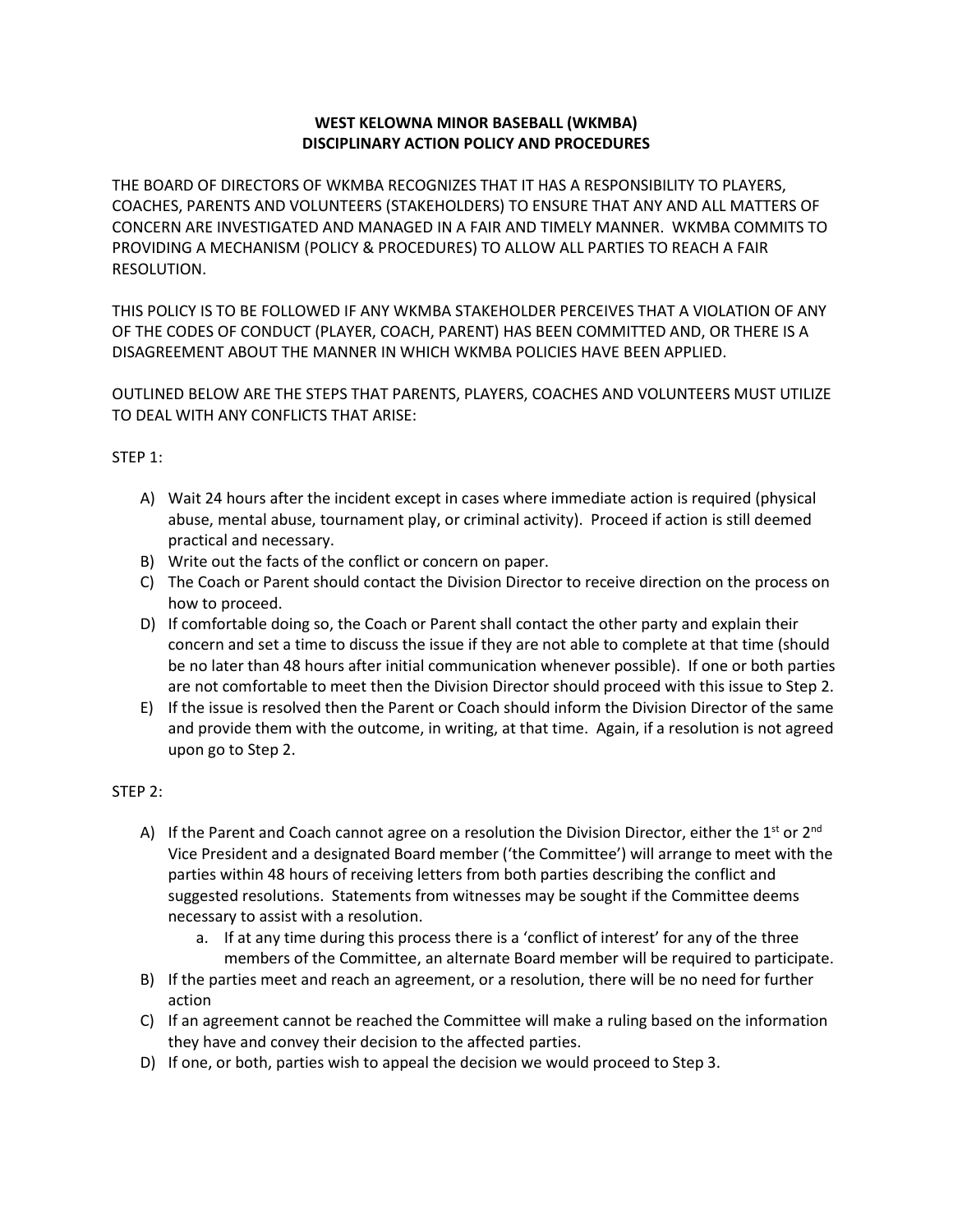E) In this case the Vice President would communicate a decision, if required, as to whether to permit the party in question to continue to be active with the team, or not, pending further investigation.

## STEP 3:

- A) The Board of Directors will meet in a timely manner and determine a fair resolution based on the provided information. The Board may, or may not, seek additional feedback.
- B) Once a decision has been made by the Board of Directors their decision will be conveyed to both parties in writing accompanied with a clear explanation of the decision and, or any penalties or suspension assessed.
- C) A report outlining the process and outcome shall be prepared and filed. This report should include recommendations for future infractions by the same individual.
- D) This process should be completed within 7 days whenever practical.
	- a. If there is an unexpected delay in reaching a conclusion and, or we are at a critical point in the season, the President would communicate a decision, if required, as to whether to permit the party in question to continue baseball activities, or not, while the decision on the incident is still pending.

### **PENALTIES MAY RANGE FROM:**

LEVEL 1: A verbal apology to the parties involved (Director to witness)

LEVEL 2: A written apology to the parties involved (copy to the Board)

LEVEL 3: Temporary Ban from attending WKMBA activities (Parent/Player)

LEVEL 3: Temporary Suspension of Coaching Privileges (Coach)

LEVEL 4: Remainder of Season Ban from attending WKMBA activities (Parent/Player)

LEVEL 4: Remainder of Season Suspension from Coaching Privileges (Coach)

LEVEL 5: Permanent Ban from attending WKMBA activities (Parent/Player)

LEVEL 5: Permanent Suspension from Coaching Privileges (Coach)

It should be noted that any single incident can range from a Level 1 to a Level 5 based on the severity of the incident. More minor incidents would be escalated to a higher level of discipline if the behavior related to the penalty was repeated.

It should also be noted that there are potentially several 'Seasons' within a calendar year. These would be the Spring, Summer, Fall and Winter Ball seasons. In some cases these 'seasons' may overlap. The 'Remainder of Season' suspensions would have to be identified at that time if one, or more, of the 'seasons' are impacted.

### **In-Game or In-Practice Discipline**

*It should also be noted that any Coach has the immediate ability to discipline a player in-game or inpractice based on player attitude and, or player safety concerns. This discipline could range from being*